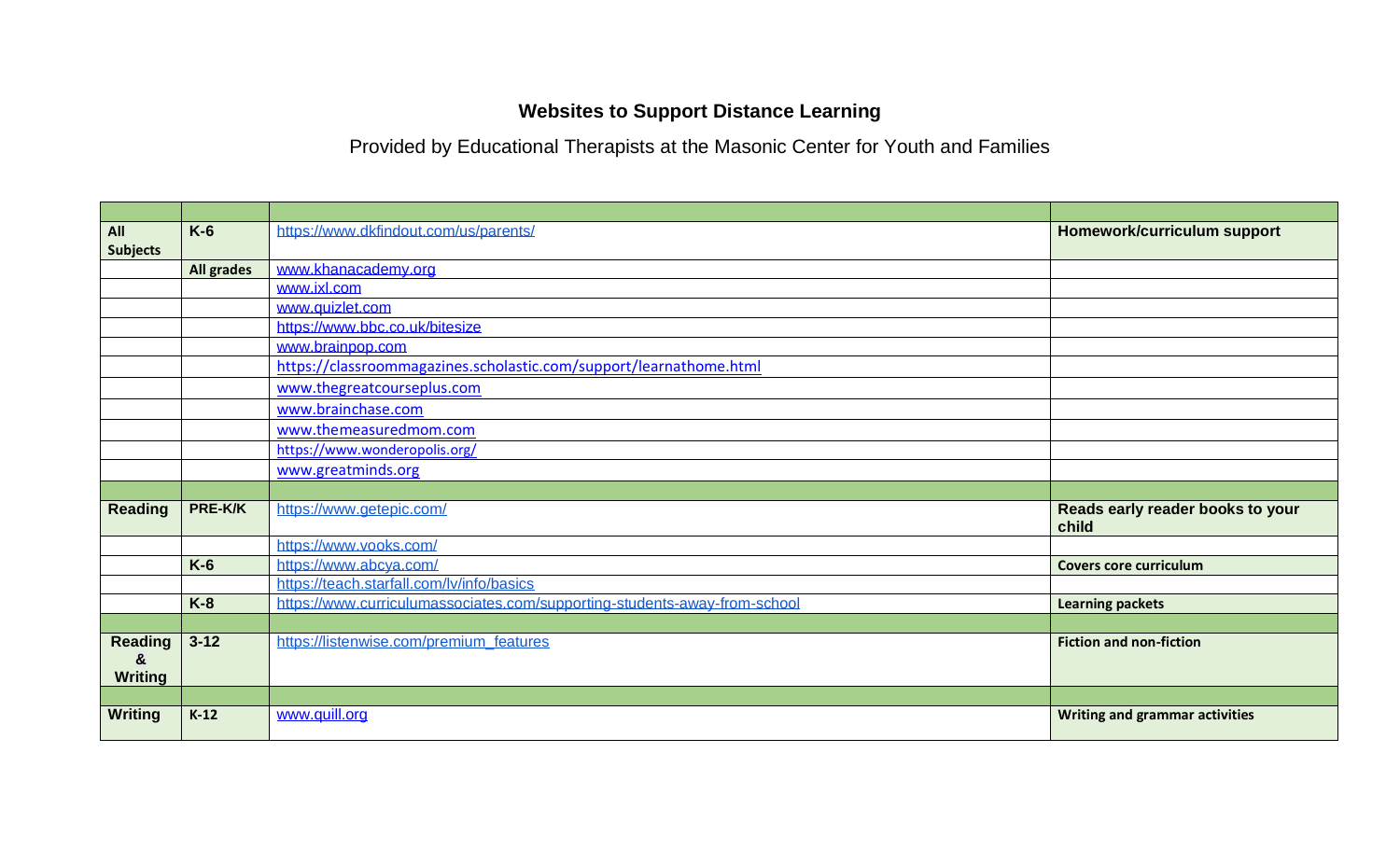| <b>Typing</b>  |                   | This is the ideal time to get your kids trained to formally type. This skill is so crucial to the writing process starting |                                                                     |
|----------------|-------------------|----------------------------------------------------------------------------------------------------------------------------|---------------------------------------------------------------------|
|                |                   | in 5th grade and the home key training is crucial to making the writing process easier. It only takes a few minutes        |                                                                     |
|                |                   | a day to practice to become proficient.                                                                                    |                                                                     |
|                | <b>Elementary</b> |                                                                                                                            |                                                                     |
|                |                   | https://www.typingclub.com/sportal/program-3.game                                                                          |                                                                     |
|                |                   | www.typing.com                                                                                                             |                                                                     |
|                |                   | www.typingquest.com                                                                                                        |                                                                     |
|                | <b>Teens</b>      | http://www.mavisbeaconfree.com/                                                                                            |                                                                     |
|                |                   | https://www.typingmaster.com/                                                                                              |                                                                     |
|                |                   |                                                                                                                            |                                                                     |
| <b>Math</b>    | $K-6$             | https://www.abcya.com/                                                                                                     | <b>Covers core curriculum</b>                                       |
|                | $1-8$             | https://www.prodigygame.com/pages/parents/                                                                                 | Games align with core curriculum                                    |
|                | $K-8$             | https://www.curriculumassociates.com/supporting-students-away-from-school                                                  | <b>Learning packets</b>                                             |
|                | Variety           | https://gregtangmath.com/games                                                                                             | <b>Math games</b>                                                   |
|                |                   |                                                                                                                            |                                                                     |
| <b>Science</b> | $6 - 12$          | https://academy.cs.cmu.edu/coronavirus2020                                                                                 | Coding                                                              |
|                | $K-12$            | https://studio.code.org/courses                                                                                            | Coding                                                              |
|                | $2 - 6$           | https://nature.disney.com/educators-guides                                                                                 | Movies and educational materials on<br>nature                       |
|                | $K-12$            | https://www.nasa.gov/nasa-at-home-for-kids-and-families                                                                    | <b>NASA STEM programs</b>                                           |
|                | <b>Various</b>    | https://www.billnye.com/the-science-guy                                                                                    | <b>Experiments, Life, Physical and</b><br><b>Planetary Sciences</b> |
|                | <b>Various</b>    | https://www.billnye.com/home-demos                                                                                         |                                                                     |
|                | <b>Various</b>    | https://www.natgeokids.com/za/category/discover/science/                                                                   | <b>Experiments, videos and articles</b>                             |
|                | <b>Various</b>    | https://kids.nationalgeographic.com/explore/science/science-lab/                                                           |                                                                     |
|                | <b>Various</b>    | https://www.calacademy.org/learn-explore/apps-interactives                                                                 | Videos, immersive interactives, apps                                |
|                | <b>Various</b>    | https://oceanservice.noaa.gov/kids/                                                                                        | <b>Science activities and resources</b>                             |
|                | <b>Various</b>    | http://oceansinitiative.org/blog/                                                                                          |                                                                     |
|                |                   |                                                                                                                            |                                                                     |
| Art            |                   | https://www.kennedy-center.org/education/mo-willems/                                                                       |                                                                     |
|                |                   |                                                                                                                            |                                                                     |
| World          | <b>Various</b>    | www.duolingo.com                                                                                                           |                                                                     |
| Languages      |                   |                                                                                                                            |                                                                     |